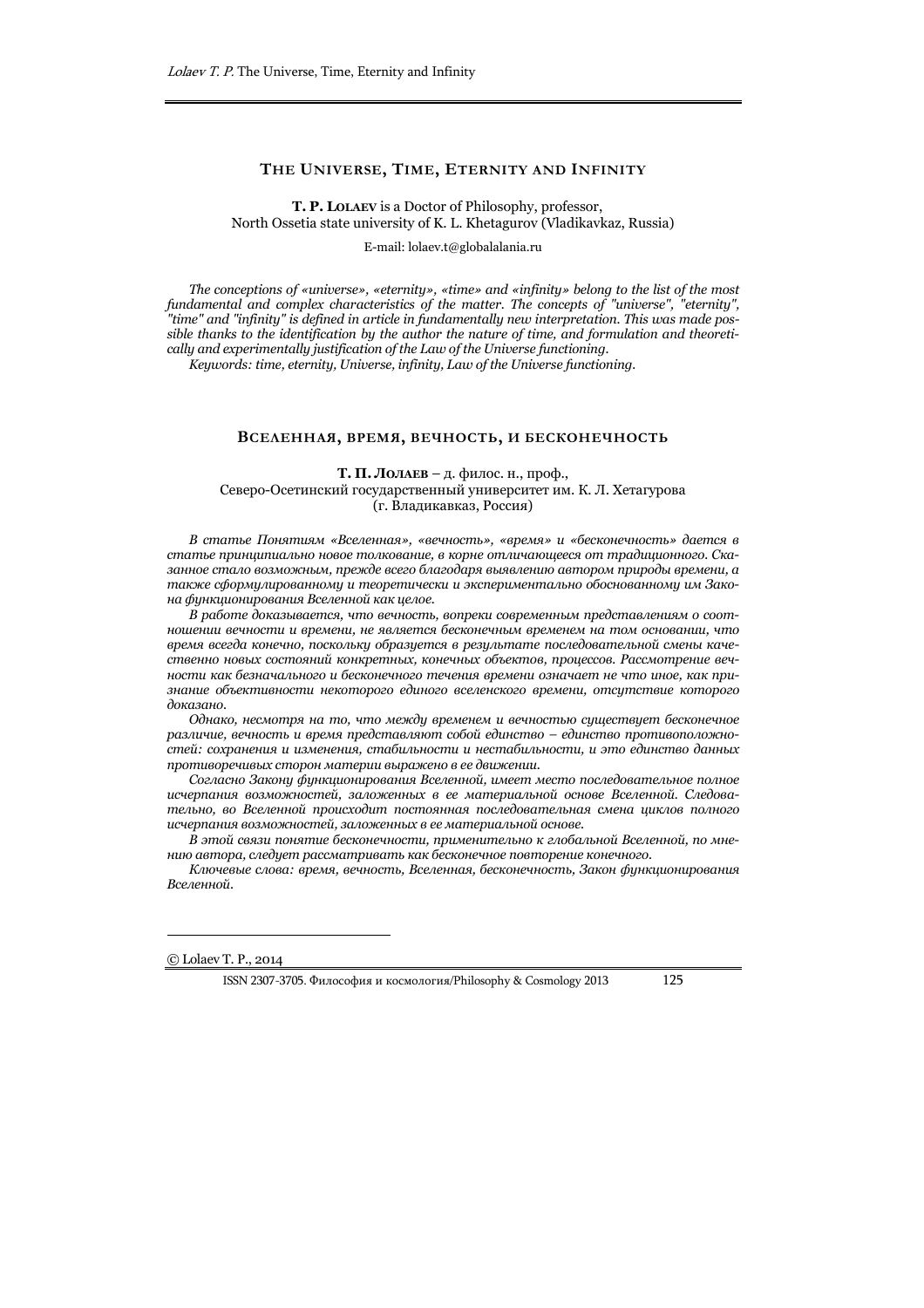The conceptions of «universe», «eternity», «time» and «infinity» belong to the list of the most fundamental and complex characteristics of the matter. It is no accident that at the dawn of the human civilization those categories were the object of the keen interest and rapt attention. It is known that in the European culture a clearcut distinction between two images of time (represented by the terms «eternity» and «time») was first introduced by Plato, though at the same time he referred to «the ancient and sacred philosophers» as his forerunners [*Borkhes*, 1994: p. 163]. Since those ancient times, many outstanding thinkers and philosophical schools offered their original interpretation of these concepts. In the modern philosophical literature and reference books we have the long established view that the eternity is endless time, that is the time, which has neither beginning, nor end. However, considering the problem of correlation between eternity and time in terms of the functional time conception, which adequately reflects objectively real time (the conception has been developed by me) [*Lolaev*, 1989; *Lolaev*, 1992; *Lolaev*, 1993*a*; *Lolaev*, 1993*b*; *Lolaev*, 1994; *Lolaev*, 1995; *Lolaev*, 1998*a*; *Lolaev*, 1999; *Lolaev*, 2003; *Lolaev*, 2012], we can see that endlessness still has its end.

Thus, according to the functional concept of time, the actual time period is formed by the sequential change of qualitatively new states of concrete, finite material objects, processes. Objectively real, functional time is formed by all processes (without exception) in the nature, starting from the elementary particles and ending by the cycles of expansion and contraction of the Universe (if the Universe pulsates and «Hot Universe» theory adequately reflects reality existing in the nature).

In our opinion, we have to prove not only theoretically, but also on the experimental basis the existence of the objectively real, functional time, as well as to formulate precise scientific definition of the concept of «time».

In contrast to the previously known conceptual, postulated times, which were invented by the human beings, the functional time concept adequately reflects the objectively real time, which arises and exists in the physical reality, in nature. The matter is that the functional concept deals with objectively real time – the time of nature itself.

Difference between those times is that the functional time arises in the human consciousness as the reflection of the objectively real time, which arises and exists in the physical reality and not in the consciousness. Thus, in nature the objectively real time corresponds to the time of the functional conception in the physical reality.

Thus, according to the functional concept of time, the actual time period is formed by the sequential change of qualitatively new states of concrete, finite material objects, processes (each object is a process). The process and time are inextricably linked. They arise, exist and finish together. As there are manifold interpretations of the concept of the process, it should be emphasized that this we are talking about the consistent qualitatively new changes of a particular object or phenomenon as a whole, which are expressed in certain objective laws. However, it should noted that the process has substantial content and in this regard is the primary concept, and time is unsubstantial (it is neither a substance nor a field) as there is no particular time substance. So, it is derivative and secondary notion (function). In this regard, the substantial material processes cannot exist in the unsubstantial time if they do not form it themselves.

From the above mentioned it also follows that the objective and real functional time is formed by the movement as a qualitative change, the movement as a cause of formation. This refers to the formation as the substantial change associated with the introduction of a qualitatively new, with the appearance and disappearance of objects and their conditions and their transformation into another objects, states and condi-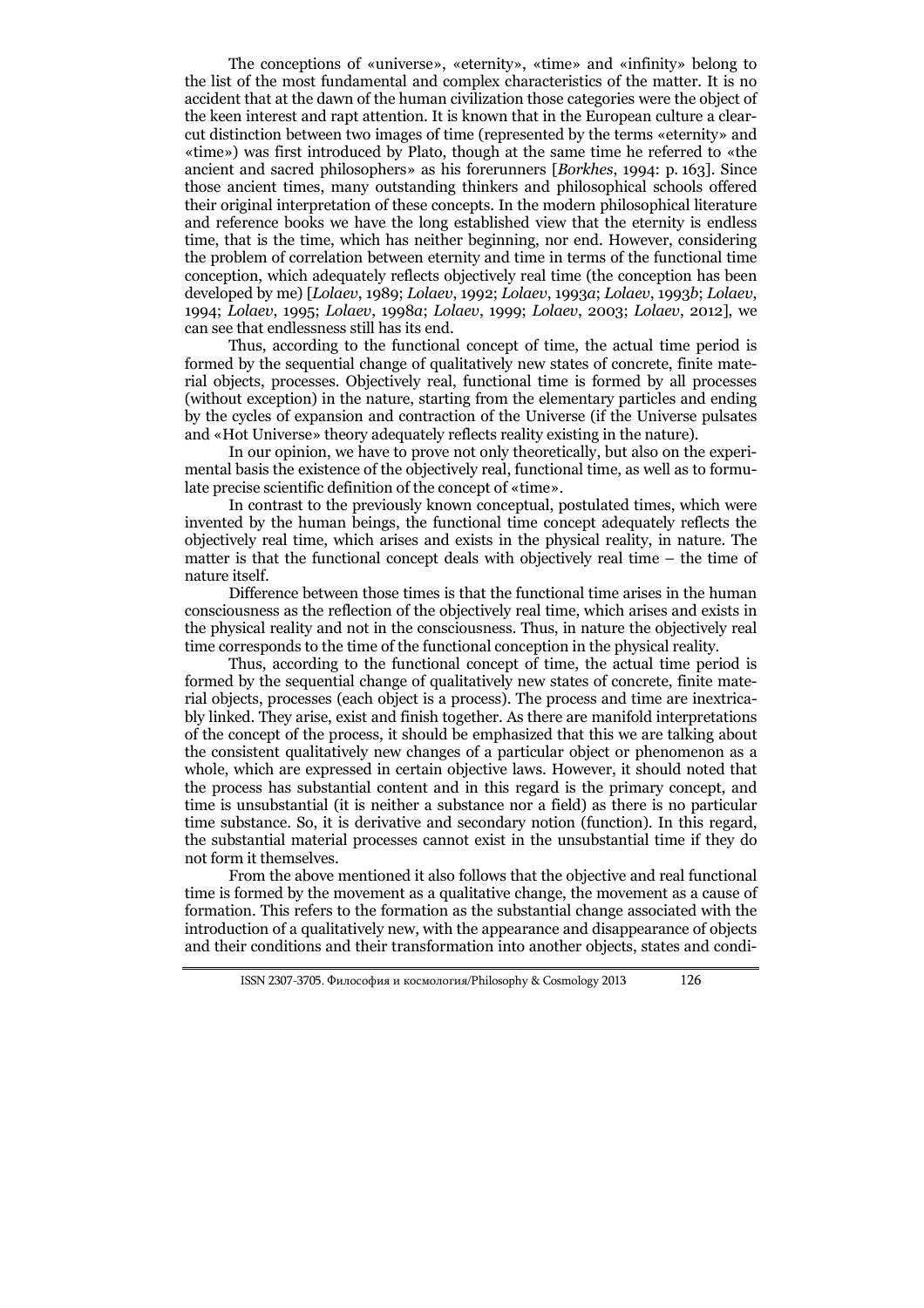tions, in which something (previously non-existent) starts to exist. When the material content of one object is embodied in other subsequent objects, they begin to form their own times. Unsubstantial time cannot move from one object to another. Each object forms its own time. The characteristics (features) of the latter depend on the nature of the development of the object, which forms the time.

Objectively real, functional time is formed by all processes (without exception) in the nature, starting from the elementary particles and ending by the cycles of expansion and contraction of the Universe. If the latter pulsates, both cycles (expansion and contraction) of the Universe also would have to emerge and finish, as in any objects' processes. Thus, each object process, as already mentioned, forms its own time, in which it exists [*Lolaev*, 1998*b*].

At each object, as a result of realization of the potential possibilities in it and its interaction with the environment, there are a lot of micro- and macro-changes. However, the time of the object is not the sum of the times formed in it at different structural levels of matter. Time of the object as a whole is formed by the successive qualitatively new conditions, which are the result of complex qualitatively new changes taking place in the object. External manifestation of such changes (as an example related to a person) is the childhood, youth, adolescence, etc.

Objectively real time we call as «functional» due to the fact that, as the existence of time itself and all of its properties depend on the changes that occur in the specific material objects as a result of realization potential possibilities in it and its interaction with the environment.

Because of its insubstantiality, time should arise with specific material objects and processes, because functional time is formed by real physical objects, since their emergence and disappearance as such (in connection with the embodiment of their material content in other subsequent objects). New one, exactly sequences, material objects, processes, because of insubstantiality of time, form their own times, in which both exist. Successive state of material objects and the objects themselves, and cycle through the duration of time formed by them. Moreover, the material content of the sequence of successive objects, as it is substantionally embodied in the following objects, whereas they form unsubstantial time durations, cannot move from object to object. Another thing that every other object (as long as there is any) forms its own, objectively existing functional time.

Here it is necessary to refer to the following fact: the attempt of P. Dirac, V. A. Fock and B. Podolsky to offer multi-time theory (particles were compared according to their times) failed. The attempt was doomed to failure, since the P. Dirac and V. A. Fock and B. Podolsky, each particle can match only postulated, invented by human time, not objectively real functional time formed by the particles themselves as a result of their consistent change of qualitatively new states. However, this failed attempt of well-known scientists to create multi-time theory for elementary particles other specialists mistakenly interpreted as «proof» of meaningless to claim that each object forms its own time.

Existence of the objective, real, functional time, independent of the human's consciousness can be illustrated by a simple experiment. Thus, when a man is watching a drop of ink drops in a glass of clean water and the process of its dissolution over the entire volume of water in its consciousness arising time relationships. However, the person is not aware of the fact that the process of distribution of ink droplets throughout the water forms its own, objectively real functional time, in which it ex-

ISSN 2307-3705. Философия и космология/Philosophy & Cosmology 2013 127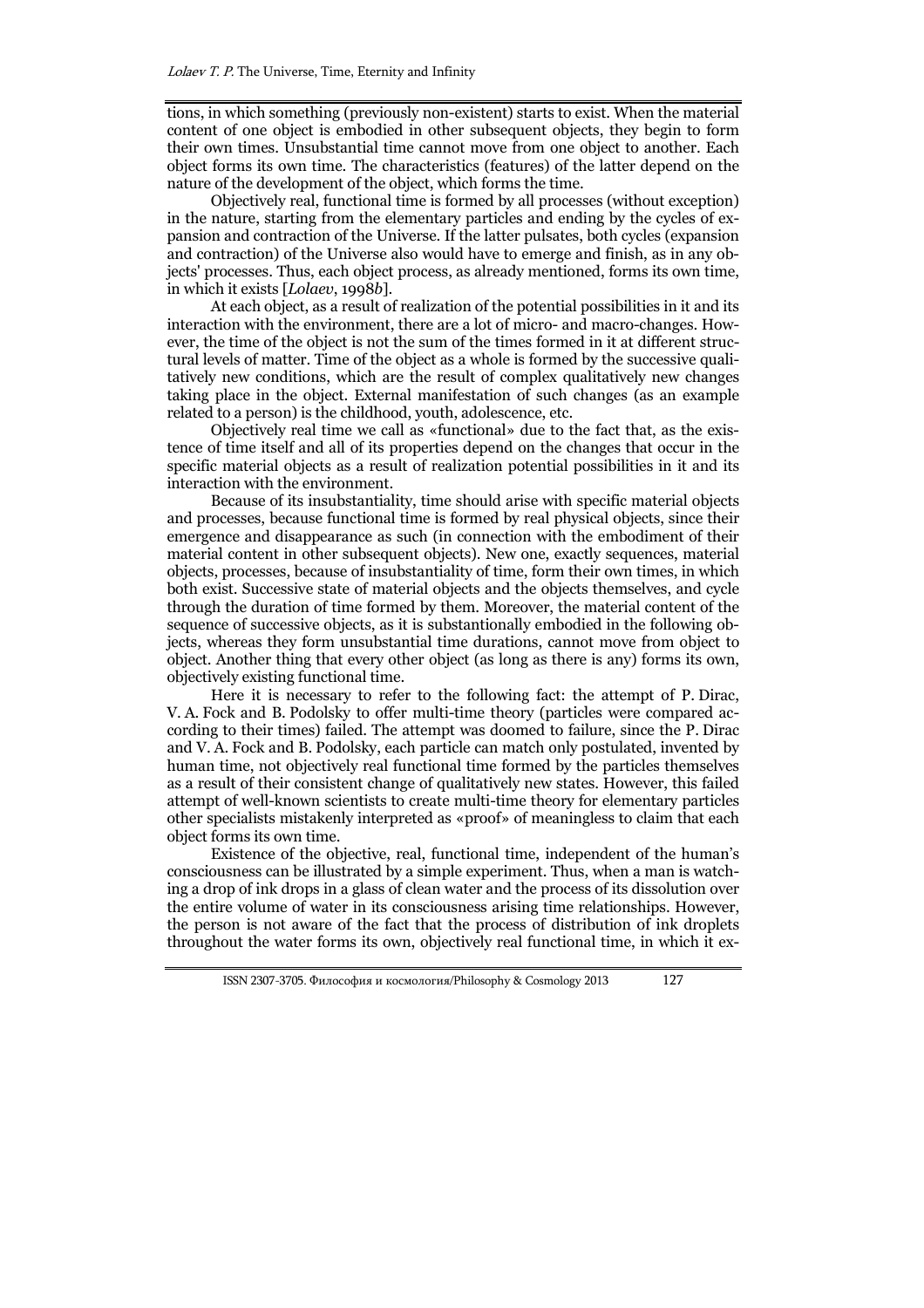ists. In the first case there is a subjective time, which exists only in the consciousness of a person, and the second one is the objectively real, functional time, which exists in the physical reality. Therefore, the proper functional time is formed by setting the real experiment and exist independently from human beings and their consciousness until the process takes place. In this connection, the time duration is formed irrespectively to the observer's presence or absence.

Thus, the concrete material process is provided with the time relations by nature itself. The mechanical movement is provided by subjects.

For example, in the formulation of this experiment (even if we o watch the process of the ink droplets dissemination throughout the water) the time duration is generated until the process proceeds as such.

The fact that each object forms its own objective and functional time, in my opinion, is reflected by the following example. It is known that all medications have the exact shelf life (2, 3, 4 … years), so it confirms the fact that each object forms its own time, otherwise it would not be necessary to determine the expiry date. When the shelf life of a medication expires, it is no longer the remedy to treat an ill person. In other words, a medication exists during the period until its expiry date. If we still keep the pills after the expiry date they cease to be a medicine and begin to form their own time, as some other tangible objects, which have no relation to medications. Moreover, even if we do not make any external influence on a pill, the latter will scatter some day and its every particle will form its own present time.

Similar transformations occur with all, without exception, specific objects in nature. When they cease to function as such, the following objects, which are embodied in their material content, are also beginning to form their own real times.

The above mentioned confirms the fact that all the material objects, which constitute the world, the Universe as a whole, exist their own real times. As there is no single universal or absolute time, which would exist independently to the material objects, we can state that every material object exists only in its own time.

As it has already been mentioned, the unsubstantial functional time should occur together with the material objects in order to exist. The world as a whole does not arise and disappear as such because of its non-creatable and non-destructible nature. So, the concept of «time» cannot be applied to it. No single world time exists. And it is caused not by a finite and limited velocity of the material interactions, since the feature of the unsubstantial time does not depend on the speed of the material process, which forms the time.

From our point of view, the concept of sequence cannot be applied to the matter as a whole, that is to the global Universe. Even if the Universe as a whole pulsates, – only periods of expansion and contraction form their own time and exist in it, but not the indestructible and uncreatable Universe. Only the Universe cycles of oscillating can form times, which have the stating points since the "Big Bang" and the beginning of the compression, and not the Universe itself.

Since time is formed by the specific, finite material objects it is always finite. Therefore, eternity is not the infinite time, despite the fact that in the philosophical literature and reference books the eternity is an infinite lifetime of the material world or the passage of time, without the beginning and end [*Lolaev*, 2002].

Eternity of the world is the eternity of the matter (the unchangeable feature of the matter as the substantial reality). The matter is tenure and unchangeable with diversity and turnover of its manifestations. The eternity is associated with the substance, while the time is associated with the substantial sphere that is the changeable aspect of the matter. Movement and changes constitute the cause of the time forma-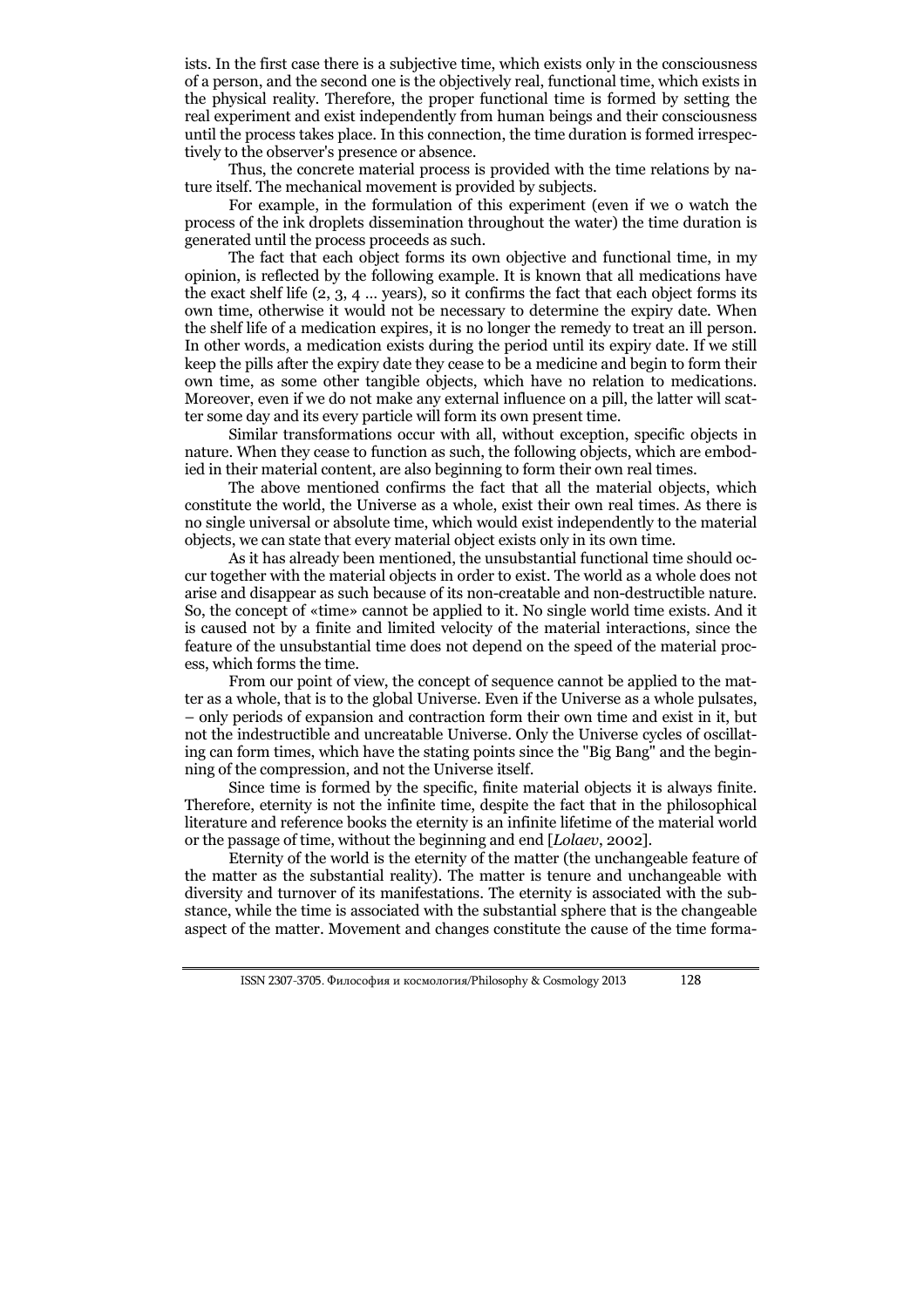tion. On the other hand, movement and changes cause immutability, persistence and stability of the matter as the only substantial reality.

Therefore, the conception of «eternity» is applicable to the matter as such, which is the phenomenon, which remains constant and unchanging. And the conception of «time» is applicable only to the phenomenon, which appears and vanishes away, and has the transitory nature. Although there is an infinite difference between time and eternity, the time and eternity still make a unity, which is the unity of contrasts: constancy and changeability, stability and instability. And the unity of these contradictory aspects of matter is displayed in its motion. Taking into consideration the above mentioned, we cannot agree with J. Askin who considered eternity as endless: «Concerning the eternity as the time duration, which has neither beginning nor end, thereby we define past and future as eternity. Towards the past eternity appears as the absence of the start point of the existence of the world. Towards the future it acts as the lack of the end of the world, its doomsday. But the conception of the eternity is impossible to settle by these two aspects. There is one more kind of time, which is the central one moreover. It is present. And eternity mainly appears in the fact, that there is always a real being of the material world and actual existence» [*Askin*, 1966: p. 185–186]. However, if we mean that, first, the Universe as a whole does not form a single time, it would be incorrect to talk about types of time as applied to the non-existing time. Second, consideration of eternity as the absence of the beginning and end, that is endless flow of time, means nothing else than the recognition of the objectivity of some single universal time, the lack of which has been already proved. Third, as it was mentioned, there is not and cannot be any time both beginningless and endless in real actuality since the functional, objectively real time is formed by specific, finite, material things, phenomena and processes, therefore only they can exist in time. Fourth, all without exception concrete material objects and their successively changing states form only intervals, periods of present time, which have a physical meaning, physical value. Past and future do not have the status of reality, they cannot really have it. Fifth, due to the above reasons, the global Universe has always been, is now and will always be the Universe, as it is uncreatable and indestructible, but not because it exists in time having neither beginning nor end. So, attempts to identify the eternity and infinity on one hand, and time on the other hand, are wrongful.

Consequently, the functional time, flows from the present, which is formed by the states of the object and the object itself as such, to the present, which is formed by the successive states of the same object and those objects, into which the material object's content is embodied. So, it does not flow from the past through the present to the future, as it is commonly believed in science [*Lolaev*, 1996].

As it is known, after the launch of the Large Hadron Collider scientists hope that there would appear the "wormhole" that is a hole into some other time. The result would be supposedly the ability to travel in time. However, since the physical reality of each object forms its own present time, in which it exists, the possibility to travel through different times is excluded. For this reason, it is not possible to create the time machine [*Lolaev*, 2010].

The conception of infinity and time is inapplicable to the matter as such, as well as to the global Universe, whether the finiteness of the world is a necessary consequence of the cosmological solution of the relativity equations or not.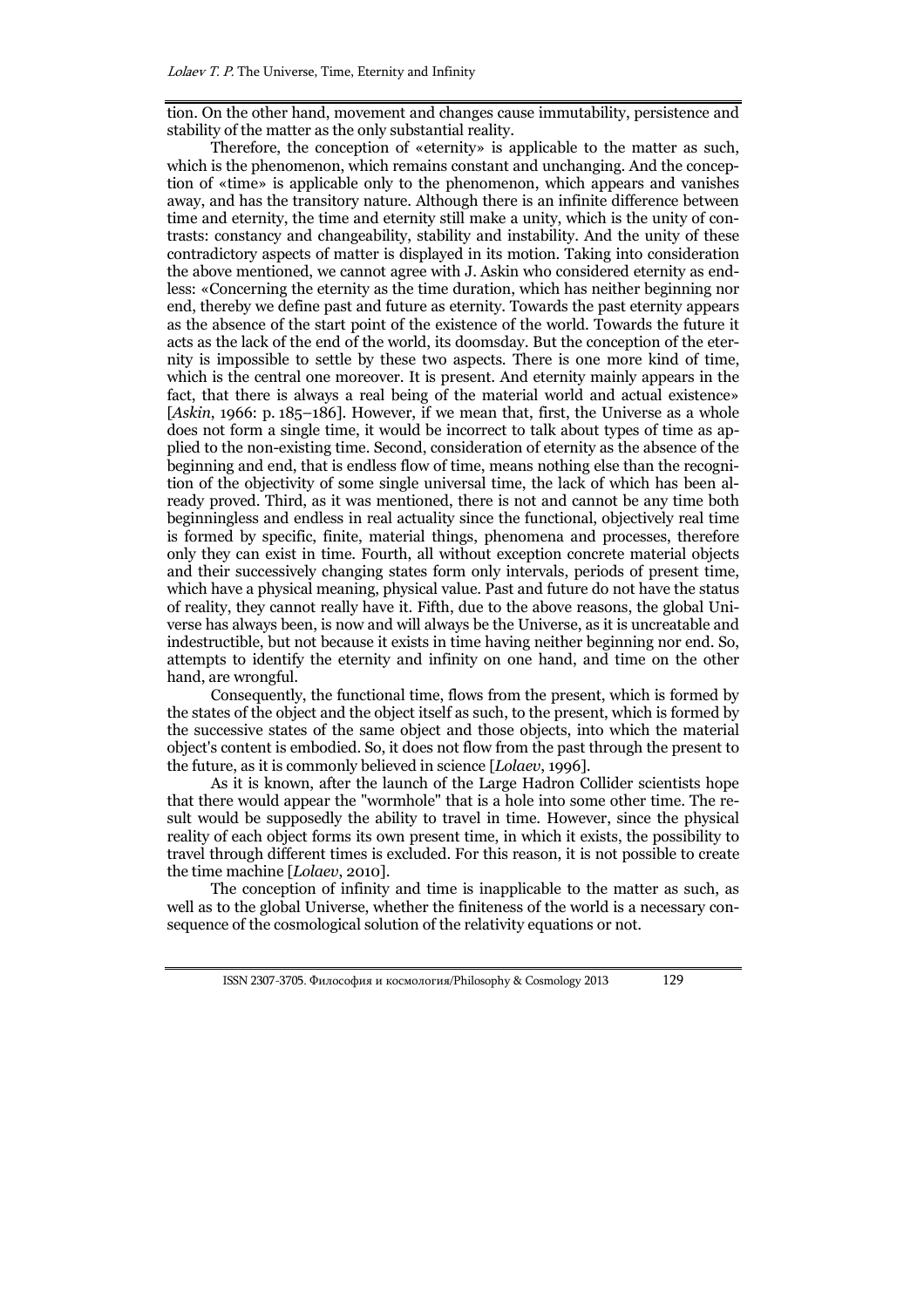The existence of the Universe in infinite time is not resulted from causality (neither causality itself, nor together with conservation laws), despite the fact, that it really is a connecting link, which unites the various successive states of the development of matter, and genetic relations between one phenomenon resulting in the other, which has a significant temporal character. The point is that these are not the states of matter as such that get successively alternated, but specific, finite material objects and the objects themselves, which can only form their own time, but for the whole universal time. It should also be noticed, that the impossibility of a closed circling of time supposed in the cosmological model of «oscillating Universe», is being wrongfully grounded with the fact that «all circulations in the world are relative and include only partial repetition of the previous states: their endless sequence under the constant evolution of matter displays the eternity of its existence in time» [FES, 1983: p. 80]. The fact is that, firstly, under the reasons mentioned above, the global Universe does not form its own time, about closed circulation of which we could talk. Secondly, in view of the unsubstantial nature of time, its closed circulation is impossible, no matter whether all circulations in the world are relative or absolute. So, time duration, formed by the sequence of alternating cycles of the Universe expansion and compression, cannot be closed, because the cycles each form its own time, which, cannot pass to the next cycle or get back to itself resulting from its insubstantiality. And this is despite the fact that these cycles must be repeated absolutely since each period of the Universe expansion and compression starts probably after its getting definitely, maximum of possible dense or sparse.

And more, the Universe as a whole can pulse only being subjected to the absolute repetition of the sequence of the periods of its expansion and compression, since only then the states of the highest possible density and sparseness of the Universe, which are the start of the cycles of its expansion and compression, would be equal. Otherwise, one of the mentioned states of the Universe should have taken place first, but as we know, the birth of the Universe as a whole is excluded by all the data of science and practice.

The fact is that the information available in the modern science and practice, in my view, allows speaking about the causes of self-organization of matter.

Here we have in mind the Law of the Universe functioning, which was stated and substantiated by me, i.e. the law of consecutive complete exhaustion of possibilities contained in the material basis of the Universe (meaning the Universe that includes the whole objectively existing world).

According to this law, when all possible changes contained in the material basis of the Universe come to an end, because the Universe is uncreated and indestructible, there necessarily starts a new, subsequent cycle. This means that absolutely complete, successive repetition of periods of qualitative changes occurs in the Universe, resulting in the emergence and disappearance of concrete forms of matter. In other words, in the Universe, regardless of whether it is pulsating or not, there is an eternal and endless repetition of the finite.

Thus, if the Universe as a whole is pulsating, then the Big Bang should happen every time when the Universe reaches the maximum possible strictly defined degree of density. Both the next cycle of expansion of the pulsing Universe and its subsequent cycle of compression must repeat identically, since the total energy in the Universe is always the same. The Universe as a whole can also pulsate only on condition of absolutely repeated consistently successive cycles of expansion and contraction, since only under this condition all the states of the Universe would be equal. Otherwise, the Universe would have to be created. However, as we know, uncreatability and indestructibility of matter is proved by all the scientific data and practice.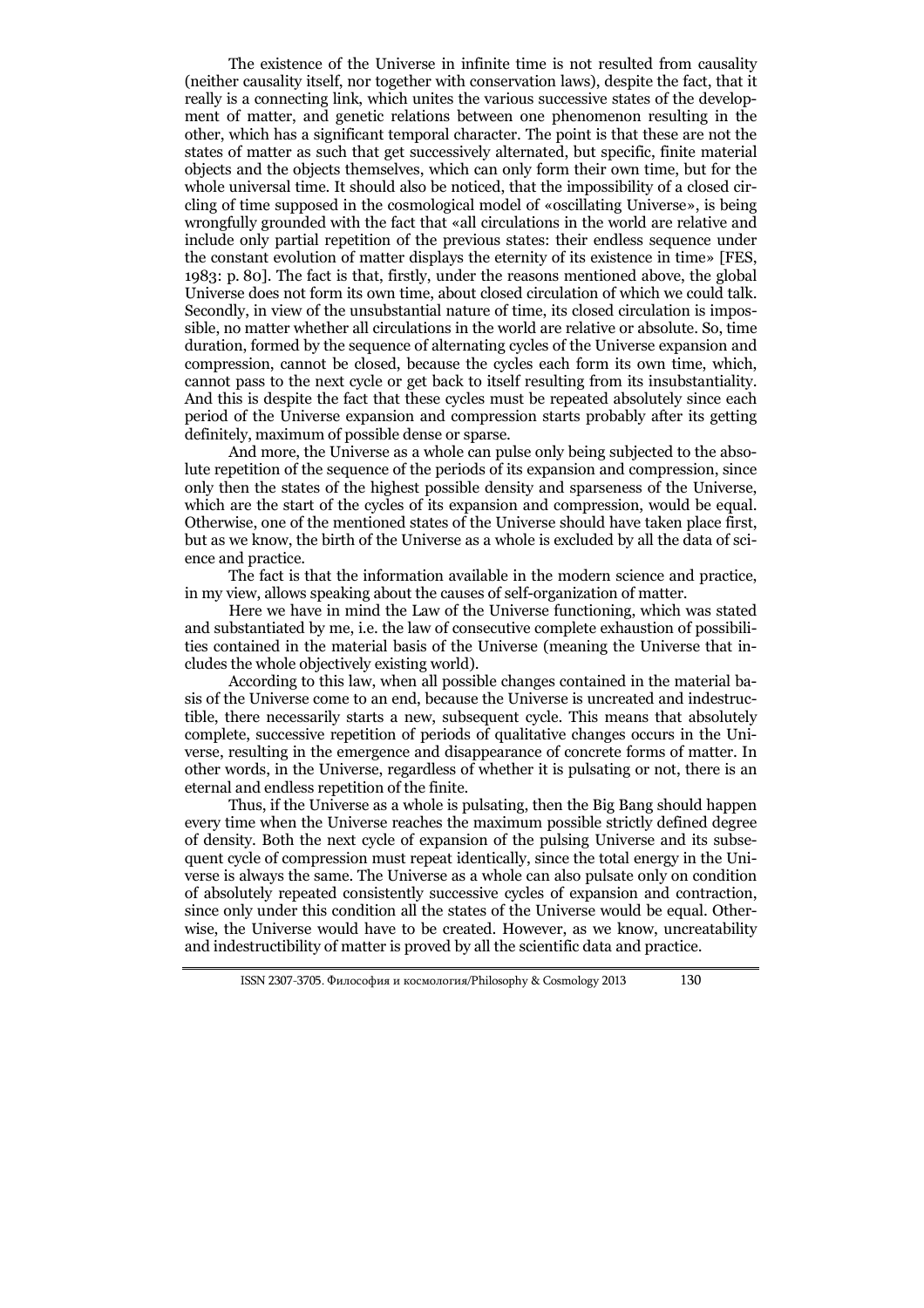It should be emphasized that there are theoretical and experimental data available, which provide strong evidence that the number of potentially possible changes and transformations of material objects making up the whole world is finite.

As is known, as early as in 1890, long before E. S. Fedorov determined the structure of crystals, all possible combinations of symmetry elements in space were derived on strictly mathematical basis. E. S. Fedorov and A. Schoenflies proved that there can only by 230 such spatial symmetry groups [*Bokiy*, 1971: p. 64].

We also know that this conclusion later became a firm foundation of modern crystal chemistry – the theory of the atomic structure of crystals. At present, over two dozen of thousands of crystal structures were identified, and there is no single structure among them that would contradict Fedorov's theory.

It follows from the abovesaid that matter does not have an infinite number of degrees of freedom of changes, and therefore cannot acquire an infinite variety of forms. In this regard, in the uncreated and indestructible Universe there must occur infinite repetitions of a finite number of changes and transformations of matter.

I would like to draw one more example as another confirmation of the fact that matter does not have an infinite number of degrees of freedom of changes, and therefore cannot obtain an infinite number of different kinds of shapes.

Each thing that makes up the Universe disappears, dissolves, ceases to exist due to its interaction with the environment before it exhausts all the potentially possible changes contained in its material content (in this connection we can rightfully speak not about sporadic, but about deliberate nature of the outcomes of material things interaction).

Thus, the material content of things making up the world, the Universe, and, therefore, the material basis of the Universe, as a whole, even with the account of the dark matter present in it, there is limited potential for change.

Let me also mention such evidence of truth that the matter cannot have an infinite number of free changes and transformations. We will speak about the fact that quantitative increase of elementary particles in atoms cannot last indefinitely, and it has a certain ceiling. And, although there may be much more atoms in molecules than elementary particles in atoms, the number of atoms cannot increase indefinitely in molecules either.

According to the Law of the Universe functioning, in the nature there may only be the order, the chaos, and the transition from the chaos to the order, or vice versa. In my view, the nature follows not only the path of order of its forms and processes, not only the path of development. It follows the path of consistent realization of any changes and transformations, resulting in the existence of both the processes of development and the processes of regression. In this regard, progress cannot be the single highest necessity.

I would like to emphasize that all the processes of self-organization of matter in nature, without any exception, are the result of the Law of the Universe functioning.

## **References**

*Askin*, 1966 – *Askin Ya.F.* Problema vremeni. Yeye filosofskoye istolkovaniye [The problem of time. Its philosophical interpretation]. – Moscow, 1966 – 200 p.

*Bokiy*, 1971 – *Bokiy G.B.* Kristallokhimiya [Crystal chemistry] / 3 izd., pererab. i dop. – Moscow, 1971.